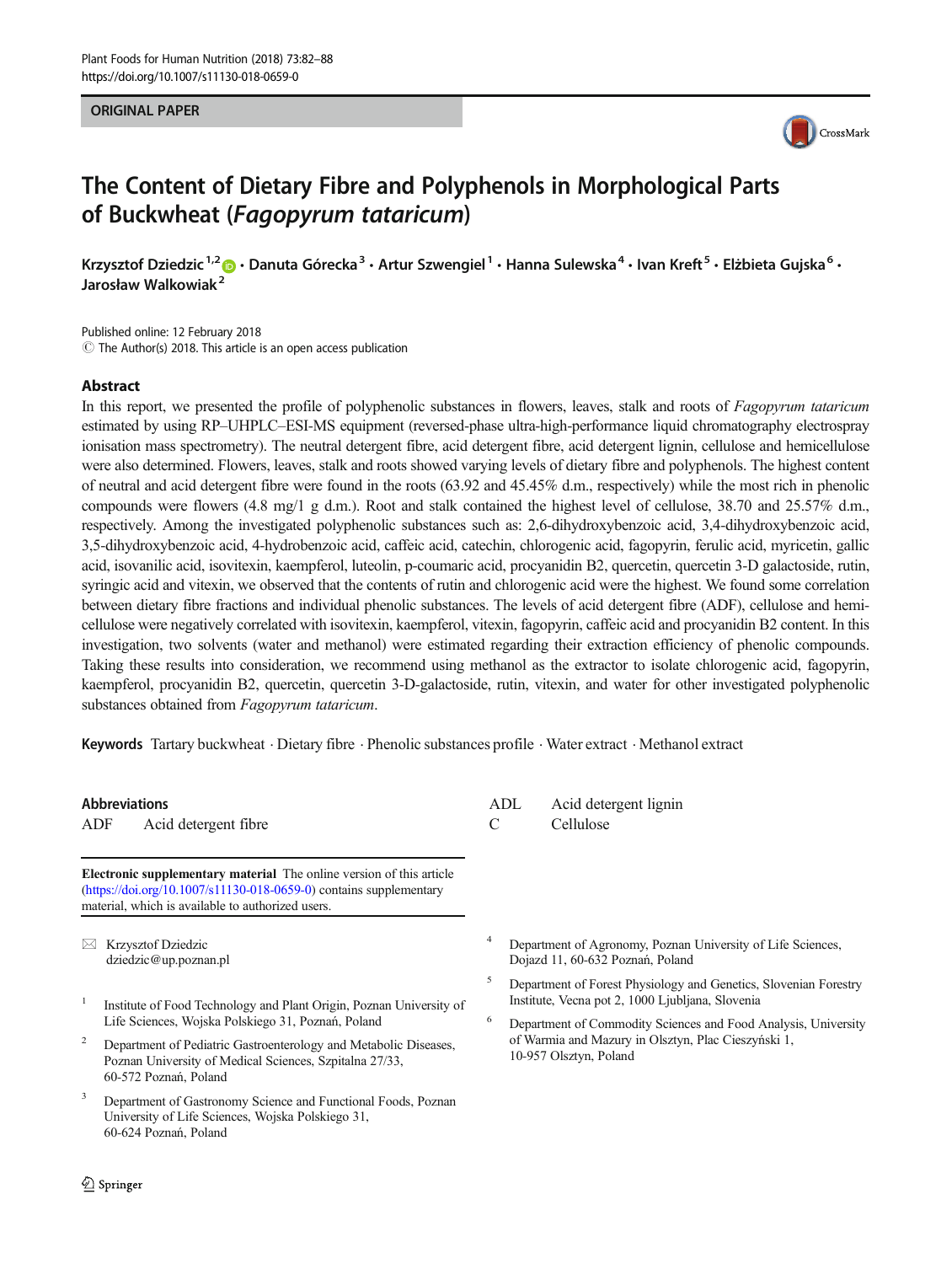| <b>DHBA</b> | Dihydroxybenzoesic acid      |
|-------------|------------------------------|
| d.m.        | Dry matter                   |
| H           | Hemicellulose                |
| <b>NDF</b>  | Neutral detergent fibre      |
| nd          | Not detected                 |
| <b>PCA</b>  | Principal component analysis |
|             |                              |

# Introduction

Tartary and common buckwheat exhibit different growth behaviour and agrotechnical requirements. In many areas, the trend is to replace common buckwheat and other cereals, which have a lower yielding ability and lack frost tolerance, with tartary buckwheat [\[1](#page-5-0)]. Buckwheat is a rich source of bioactive components, such as polyphenolic substances - in particular, rutin, quercetin, soluble and insoluble dietary fibre fractions, valuable vitamins, micronutrients and beneficial proteins, including eight essential amino acids that can be not synthesised by the human body [[2\]](#page-5-0). Because buckwheat grains and buckwheat by-products are a rich source of substances with some beneficial functional properties, this plant has been considered to be a medicinal plant and a material for the production of dietary supplements. It is worth noting that the profile of compounds contained in morphological and anatomical parts of buckwheat depend on different factors, such as the species and the environment [\[1](#page-5-0)]. Buckwheat plants contain three classes of flavonoids: flavonols, anthocyanins and C-glucosyl flavones, which were reported to have beneficial properties as food components. These components have antioxidative, hypocholesterolemic and antidiabetic properties [\[3](#page-5-0)]. Regarding related health compounds, buckwheat contains fagopyrin. This substance provokes the phototoxic effect known as fagopyrism. The content of fagopyrin is lower in comparison to other antioxidative substances, and probably its content in grain does not have a negative impact on the human health. However, further research needs to be continued [\[4](#page-5-0), [5\]](#page-5-0). Iminosugars have gained increasing interest due to their high biological activity as glycosidase inhibitor. If used as a dietary supplement or functional food component, D-fagomine may reduce the risks of developing insulin resistance, becoming overweight and suffering from an excess of potentially pathogenic bacteria. Fagomine has also been found to have a potent anti-hyperglycaemic effect [\[1](#page-5-0)].

The aim of the study was to evaluate the dietary fibre and polyphenols in morphological parts of buckwheat. Due to insufficient data on the content of dietary fibre and polyphenolic substances in different morphological parts of tartary buckwheat, we decided to investigate into relationships between individual polyphenolic substances and some fractions of dietary fibre. For this purpose, two extractants were used in this study: water and methanol.

## Materials and Method

# Plant Material

Tartary buckwheat (Fagopyrum tataricum, Gaertn.) samples were obtained from Breeding Station (harvested 2015, Palikije, Poland). The material originated from tartary buckwheat domestic cultivar from Slovenia (Rangus, Šentjernej) and it consisted all of morphological parts of tartary buckwheat, which include leaves, flowers, stalk and roots. The material was dried and all results were calculated as g/100 g of dry matter (d.m.). These parts were ground by using laboratory grinder (Foss, Sweden).

## Reagents

Thermostable α-amylase (Novozymes, Bagsvaerd, Denmark) was used for digestion of starch. The reagents used to determine the content of neutral detergent fiber (NDF) were: sodium dodecyl sulfate  $(C_{12}H_{25}NaO_4S,$  Sigma-Aldrich, Saint Louis, USA), neutral disodium versenate dehydrate  $(C_{10}H_{14}N_2Na_2O_{8*}10H_2O)$ , disodium tetraborate decahydrate  $(Na_2B_4O_7*10 H_2O)$ , disodium hydrogen phosphate  $(Na_2HPO_4)$  and ethylene glycol (Poch, Gliwice, Poland). Reagents used to determine the content of ADF were 1 N sulfuric acid  $(H_2SO_4, 1\ N,$  Poch, Gliwice, Poland) and Ncetyl-N,N,N-trimethylammoniumbromid  $(C_{19}H_{42}BrN,$ Merck, Darmstadt, Germany). Reagents used to determine the content of ADL were: sulfuric acid (72%), and acetone (Poch, Gliwice, Poland). Determination of polyphenolic contents was performed using the reagents and standards of acetonitrile, methanol, 2,6-dihydroxybenzoic acid, 3,4 dihydroxybenzoic acid, 3,5-dihydroxybenzoic acid, 4 hydrobenzoic acid, caffeic acid, catechin, chlorogenic acid, fagopyrin, ferulic acid, myricetin, gallic acid, isovanilic acid, isovitexin, kaempferol, luteolin, p-coumaric acid, procyanidin B2, quercetin, quercetin 3-D galactoside, rutin, syringic acid and vitexin, purchased from Sigma Aldrich (Steinheim, Germany).

#### The Content of Neutral Detergent Fibre

The content of NDF, consisting of cellulose, hemicellulose and ADL, was determined using the detergent method according to Van Soest and Wine, and Dziedzic et al. [[6](#page-5-0), [7\]](#page-5-0). Thermostable  $\alpha$ -amylase was used to digest starch. The content of NDF, ADF and ADL was analysed using chemical reagents. Hemicellulose (H) content was calculated from the difference between NDF and ADF, while cellulose (C) content was calculated as the difference between ADF and ADL. Analyses were conducted using a Fibertec System M 1020 apparatus by Tecator (Foss, Sweden).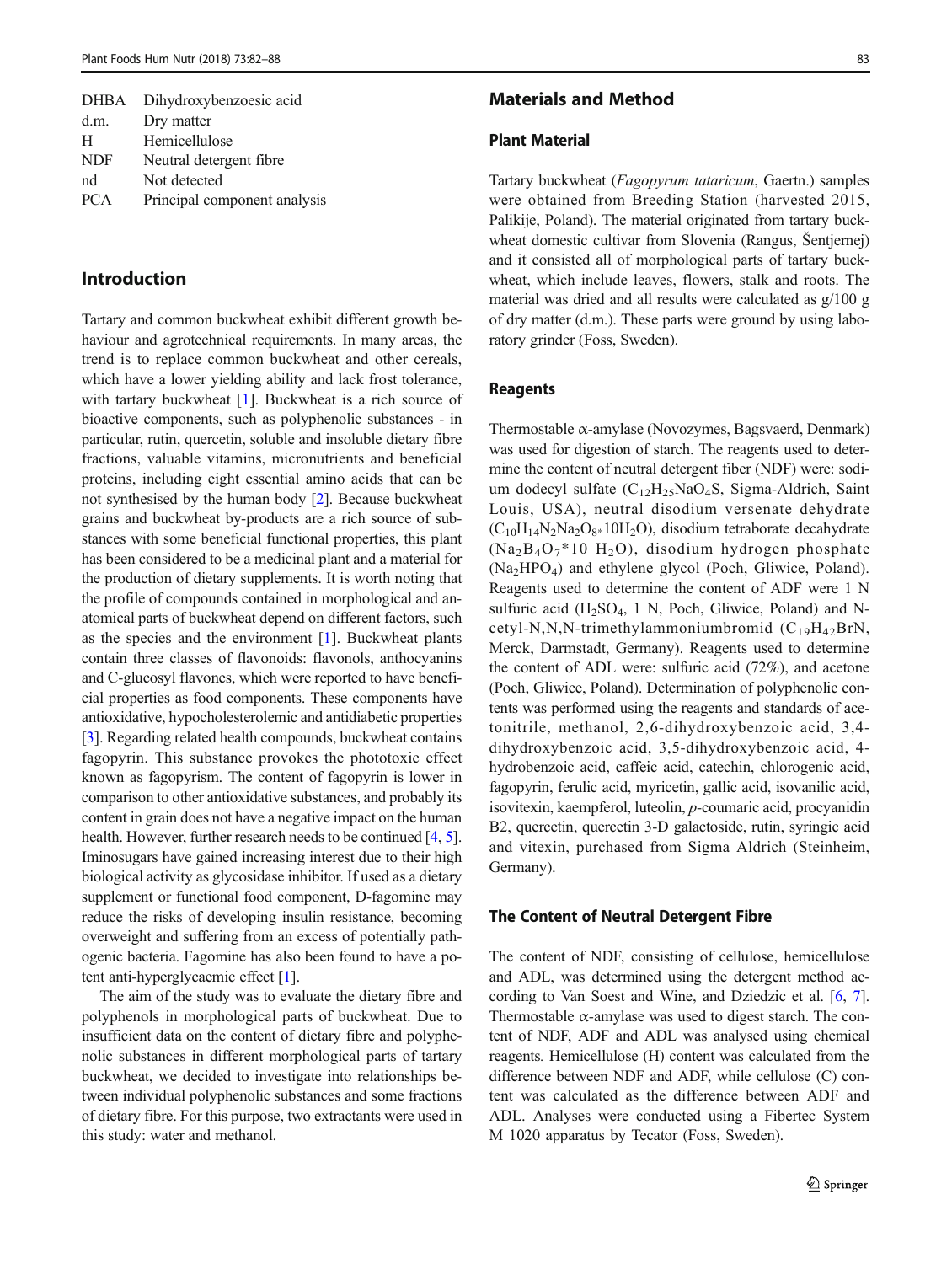#### Extraction and Analysis of Polyphenolic Substances

The extraction was performed by mixing 0.2 g of each sample with 10 mL of solvent (60 °C, 1 h). Methanol, ethanol, acetone and their aqueous solutions are usually used to extract bioactive substances from plants  $[8-12]$  $[8-12]$  $[8-12]$ . In our study we used two solvents for extraction of polyphenolic substances: methanol (Germany, Sigma Aldrich) and water. Methanol was chosen based on previous studies [\[8,](#page-5-0) [13\]](#page-5-0), while water was selected because it is the natural solvent in the human body [[14\]](#page-6-0). The samples (morphological parts of tartary buckwheat) were incubated in methanol or water for 1 h at 60 °C. Subsequently, the samples were centrifuged (4000 x g) and filtered (0.45  $\mu$ m, Millipore). Reversed-phase (C18 column) ultra-highperformance liquid chromatography electrospray ionisation mass spectrometry (RP–UHPLC–ESI-MS) analysis was performed using a Dionex UltiMate 3000 UHPLC (Thermo Fisher Scientific, Sunnyvale, CA, USA) coupled to a Bruker maxis impact ultrahigh resolution orthogonal quadrupoletime-of-flight accelerator (qTOF) equipped with an ESI source and operated in negative-ion mode (Bruker Daltonik, Bremen, Germany). The RP chromatographic separation was achieved with a Kinetex™ 1.7 lm C18 100 A, LC column 100 \_ 2.1 mm (phenomenex, Torrance, CA, USA). The ESI-MS settings were as follows: capillary voltage 4500 V, nebulizing gas 1.8 bar, and dry gas 9 l/min at 200°C. The scan range was from mass-to-charge ratio  $(m/z)$  80–1200. The mobile phase was composed of water containing 0.1% formic acid (A) and acetonitrile (B). The flow rate was 0.2 ml/min with a gradient elution of 5–95% B over 20 min. The sample injection volume was 3 μL. The column temperature was set to 40 °C. The ESI-MS system was calibrated using sodium formate cluster ions introduced by loop-injection at the beginning of the LC-MS run. The LC-MS data were processed using Data Analysis 4.1 software (Bruker Daltonik, Bremen, Germany). Molecular ions [M-H] - were extracted from full scan chromatograms

and peak areas were integrated. The compounds present in each sample were identified by comparing their retention times with those of standards, and based on molecular mass and structural information from the MS detector.

## Statistical Analysis

Experiments were conducted with three replications. Each value was the mean of three independent trials. One-way analysis of variance (ANOVA) was performed. Hierarchical cluster analysis was carried out using Ward amalgamation rule with the Euclidean distance (d) measure. Tree plots were scaled to a standardized scale (dlink/dmax\*100). Nonhierarchical cluster analysis (k-means clustering) was performed to form a grouping of wheat fiber samples. V-fold cross-validation algorithm was used to determine the best number of clusters. Principal component analysis (PCA)

technique was used to reduce the dimensionality of data and to present the samples in a new coordinate system. Statistica software, Version 10, StatSoft Inc. (OK, USA) was used to carry out statistical analysis.

## Results and discussion

The investigated morphological parts of buckwheat plants were found to have varying NDF content (Table 1). Roots were found to have the highest dietary fibre content (63.92%), while leaves showed the lowest content (12%). Taking under consideration the level of dietary fibre, the investigated morphological parts of buckwheat can be ordered as follows:  $roots$  > stalk > flowers > leaves. The cellulose fraction was dominant in all investigated morphological parts of buckwheat. Root and stalk contained the highest level of cellulose, 38.70 and 25.57% d.m., respectively, while in other investigated parts it ranged from 8.15% d.m. for leaves to 12.86% d.m. in the case of flowers.

The roots and leaves constituted the two extremes in terms of the content of the analysed compounds. Intermediate values were found in flowers and stalk, but the content of ADL fraction was the highest in roots. The contents of other dietary fibre fractions in the analysed morphological parts of plants were lower in the flowers than in stalk and roots. The conducted research showed that the fibre content and its properties vary depending on the morphological part of the plant from which the fibre is taken. Furthermore, functional properties of fibre and its chemical structure depend on the function of cell wall properties [\[15](#page-6-0), [16\]](#page-6-0). Data analysis of methanol and water extracts obtained from buckwheat flowers, leaves, stalks and roots showed the influence of the extracting substance and morphological part of the plant on the profile of investigated phenolic compounds (Fig. [1,](#page-3-0) Table [2\)](#page-3-0).

Multivariate analysis of variance was used to identify which factor among analysed variables is responsible for the qualitative and quantitative profiles of obtained extracts. We observed a significant ( $p < 0.05$ ) effect of the extractant used, the morphological part of the plant and the interaction between extractant and morphological part

Table 1 Dietary fibre content in different parts of buckwheat plant (g/100 g d.m. product)

| Plant parts | NDF $(\%)$      | ADF $(\% )$     | ADL $(\% )$       | $C(\%)$         | H $(\%)$        |  |
|-------------|-----------------|-----------------|-------------------|-----------------|-----------------|--|
| flowers     | $20.90^{b}$     | $18.95^{b}$     | 6.09 <sup>c</sup> | $12.86^{b}$     | $1.95^{\rm a}$  |  |
| leaves      | $12.00^{\rm a}$ | $11.35^{\rm a}$ | $3.20^{\rm a}$    | $8.15^{\rm a}$  | $0.64^{\rm a}$  |  |
| stalk       | $37.44^{\circ}$ | $29.68^{\circ}$ | $4.11^{b}$        | $25.57^{\circ}$ | $7.77^{b}$      |  |
| roots       | $63.92^{\rm d}$ | $45.45^{\rm d}$ | $6.76^{\rm d}$    | $38.70^{\rm d}$ | $18.46^{\circ}$ |  |

Means with different letters within the columns differ significantly  $(p <$ 0.05)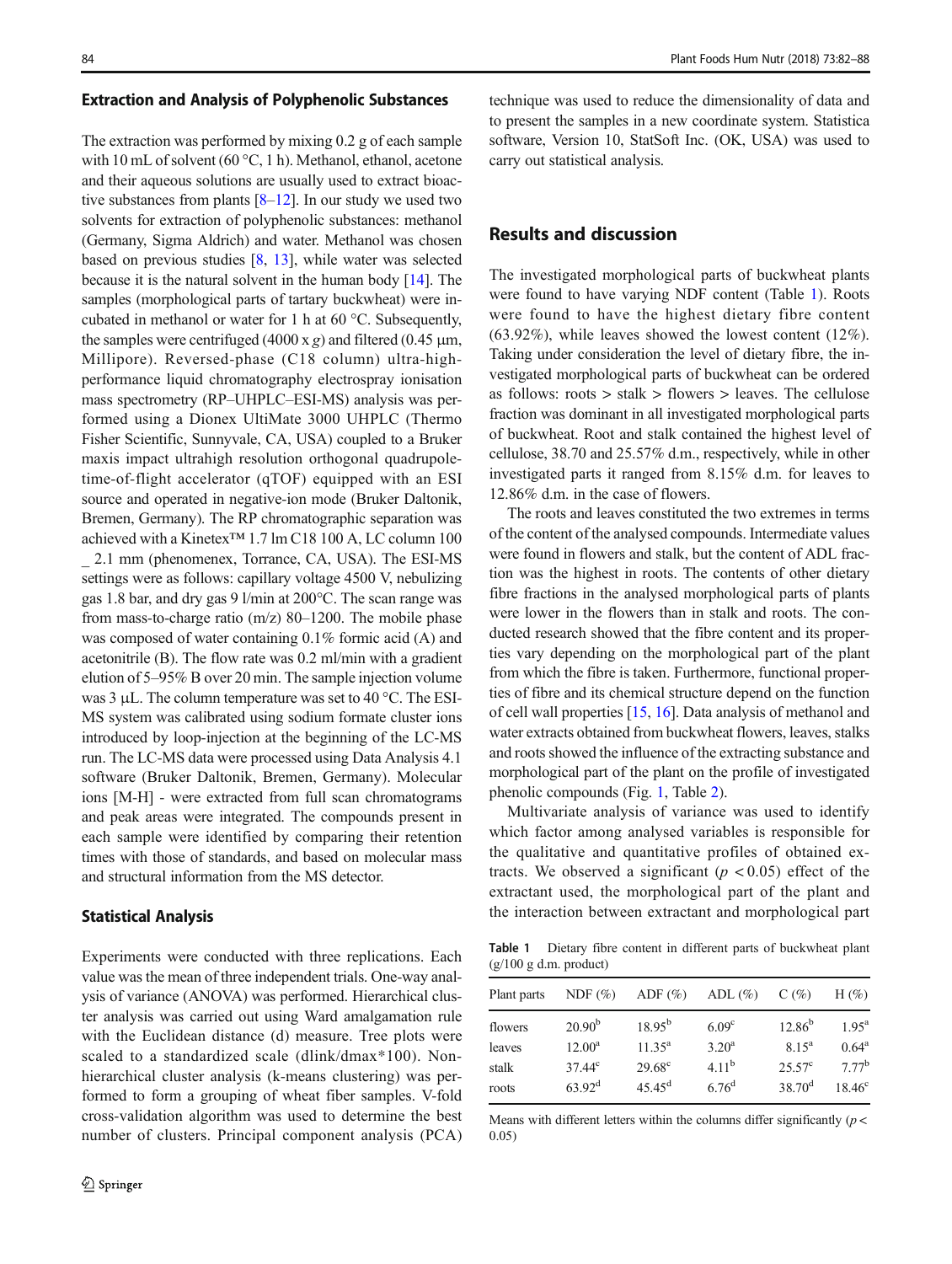<span id="page-3-0"></span>

Fig. 1 Results of cluster analysis, the variation of biophenolic components in plant parts of buckwheat  $(F -$  flower,  $L -$  leaf,  $S -$  stalk,  $R$  – root) based on the extractant used (MeOH – methanol, H<sub>2</sub>O – water).

of plant on the profile of polyphenolic compounds. Taking into consideration 21 analysed phenolic substances, we identified significantly higher concentration in methanol extracts (Table 2). Many authors reported that the extraction procedure influences the content of selected antioxidative compounds [[17,](#page-6-0) [18\]](#page-6-0). Masci et al. [[19\]](#page-6-0) showed that DPPH and ABTS assay was higher in the case of pomegranate peel water extract in comparison to

The normalization of scale tree to dlink/dmax  $/ 100$  was performed (d – distance, l – linkage, max – maximum of linkage Euclidean distance). Amalgamation rule: Ward's method, distance metric: Euclidean distances

its ethanol extract. However, the authors obtained opposite results when they investigated pomegranate fruit. This is probably related to the plant matrix and the presence of other compounds.

Furthermore, multiple comparisons (Tukey HSD test) of the analysed compounds depending on the extractant used were conducted (Table 2). Methanol used as extracting agent allowed the identification of higher levels of chlorogenic acid,

Table 2 Phenolic compounds content (μg per 1 g d.m.) in different plant parts of buckwheat depending on the extractant used

| Variable*                                 | Extractant (methanol), plant parts <sup>*</sup> |                    |                    |                    | Extractant (water), plant parts |                    |                    |                    |
|-------------------------------------------|-------------------------------------------------|--------------------|--------------------|--------------------|---------------------------------|--------------------|--------------------|--------------------|
|                                           | flower                                          | leaf               | stalk              | root               | flower                          | leaf               | stalk              | root               |
| $2{,}6$ -DHBA $\rm{^W}$                   | 3.7 <sup>a</sup>                                | nd                 | nd                 | nd                 | $5.5^{\rm b}$                   | 2.0 <sup>a</sup>   | nd                 | nd                 |
| $3,4$ - DHBA $\rm{W}$                     | $186.6^d$                                       | $37.3^{\circ}$     | 2.1 <sup>a</sup>   | 6.7 <sup>b</sup>   | $211.8^{d}$                     | $89.5^{\circ}$     | 6.0 <sup>a</sup>   | $61.1^{b}$         |
| $3,5$ -DHBA $\rm{W}$                      | 3.9 <sup>a</sup>                                | 9.8 <sup>b</sup>   | nd                 | nd                 | 12.0 <sup>d</sup>               | 9.9 <sup>c</sup>   | 1.1 <sup>a</sup>   | 3.8 <sup>b</sup>   |
| 4-hydroxybenzoic acid <sup>W</sup>        | nd                                              | nd                 | nd                 | nd                 | $1.4^\mathrm{c}$                | $0.7^{\rm a}$      | nd                 | 1.0 <sup>b</sup>   |
| caffeic $\text{acid}^W$                   | 7.7 <sup>b</sup>                                | $10.3^\circ$       | $2.9^{\mathrm{a}}$ | nd                 | $8.3^{\rm b}$                   | $18.4^{\circ}$     | 3.1 <sup>a</sup>   | 3.1 <sup>a</sup>   |
| $\mathrm{catechin}^{\mathrm{W}}$          | 3.0 <sup>b</sup>                                | $3.5^{\rm b}$      | 1.6 <sup>a</sup>   | $4.7^{\circ}$      | 11.9 <sup>d</sup>               | 9.9 <sup>c</sup>   | 1.1 <sup>a</sup>   | $5.3^{\rm b}$      |
| chlorogenic acid <sup>M</sup>             | $1013.4^{d}$                                    | $165.3^{\circ}$    | $102.7^{b}$        | 32.7 <sup>a</sup>  | 429.9 <sup>d</sup>              | $203.3^{\circ}$    | $83.7^{b}$         | $21.3^a$           |
| $\mbox{fagopyrin}^{\mbox{\scriptsize M}}$ | 38.2                                            | nd                 | nd                 | nd                 | nd                              | nd                 | nd                 | nd                 |
| ferulic acid <sup>W</sup>                 | nd                                              | nd                 | nd                 | nd                 | 4.1 <sup>a</sup>                | $3.2^{\mathrm{a}}$ | nd                 | $11.8^{b}$         |
| gallic acid <sup>W</sup>                  | nd                                              | 2.1 <sup>b</sup>   | nd                 | 1.6 <sup>a</sup>   | 0.8 <sup>a</sup>                | 7.3 <sup>b</sup>   | nd                 | $1.4^{\mathrm{a}}$ |
| isovanilic acid <sup>W</sup>              | nd                                              | nd                 | nd                 | nd                 | nd                              | nd                 | nd                 | 1.6                |
| isovitexin <sup>W</sup>                   | $3.0^\circ$                                     | $1.5^{\rm b}$      | nd                 | $0.5^{\rm a}$      | nd                              | nd                 | nd                 | nd                 |
| kaempferol <sup>M</sup>                   | $3.3^\circ$                                     | nd                 | nd                 | nd                 | nd                              | 2.0 <sup>b</sup>   | $1.4^{\mathrm{a}}$ | nd                 |
| luteolin <sup>W</sup>                     | nd                                              | nd                 | nd                 | nd                 | 0.9 <sup>a</sup>                | 4.1 <sup>b</sup>   | nd                 | nd                 |
| $p$ -coumaric acid <sup>W</sup>           | $2.0^{\circ}$                                   | 4.5 <sup>d</sup>   | $0.8^{\rm a}$      | $1.2^b$            | $8.5^{\rm b}$                   | 16.9 <sup>d</sup>  | 1.6 <sup>a</sup>   | $12.2^{\circ}$     |
| procyanidin B2 <sup>M</sup>               | 439.1 <sup>d</sup>                              | $152.3^{b}$        | $11.5^{\rm a}$     | $263.0^\circ$      | 161.2 <sup>d</sup>              | $55.4^{b}$         | $6.3^{\mathrm{a}}$ | $61.6^{\circ}$     |
| ${\rm quercetin}^{\rm M}$                 | 844.7°                                          | $172.1^{\rm b}$    | 2.1 <sup>a</sup>   | $7.2^{\mathrm{a}}$ | nd                              | $374.1^a$          | $352.1^a$          | nd                 |
| quercetin 3-D-galactoside <sup>M</sup>    | $10.1^{b}$                                      | $2.3^{\mathrm{a}}$ | 1.9 <sup>a</sup>   | 9.3 <sup>b</sup>   | nd                              | $17.8^{b}$         | 1.7 <sup>a</sup>   | nd                 |
| rutin <sup>M</sup>                        | $2253.8^{b}$                                    | $2949.3^{\circ}$   | $1255.9^{a}$       | $1963.4^{b}$       | nd                              | $576.9^{\rm a}$    | 523.8 <sup>a</sup> | nd                 |
| syringic acid <sup>W</sup>                | nd                                              | nd                 | nd                 | 1.2                | nd                              | nd                 | nd                 | 5.6                |
| $vitexin^M$                               | $42.2^{b}$                                      | $3.3^{\mathrm{a}}$ | nd                 | $5.0^{\rm a}$      | nd                              | nd                 | nd                 | nd                 |

\* Variables with superscript "M" or "W" indicate significant  $(p < 0.05)$  positive influence of methanol or water as extractant; \*\*Means with different letters within the lines differ significantly  $(p < 0.05)$ , the comparisons were performed separately for methanol and water as extractant, nd- not detected, d.m.- dry matter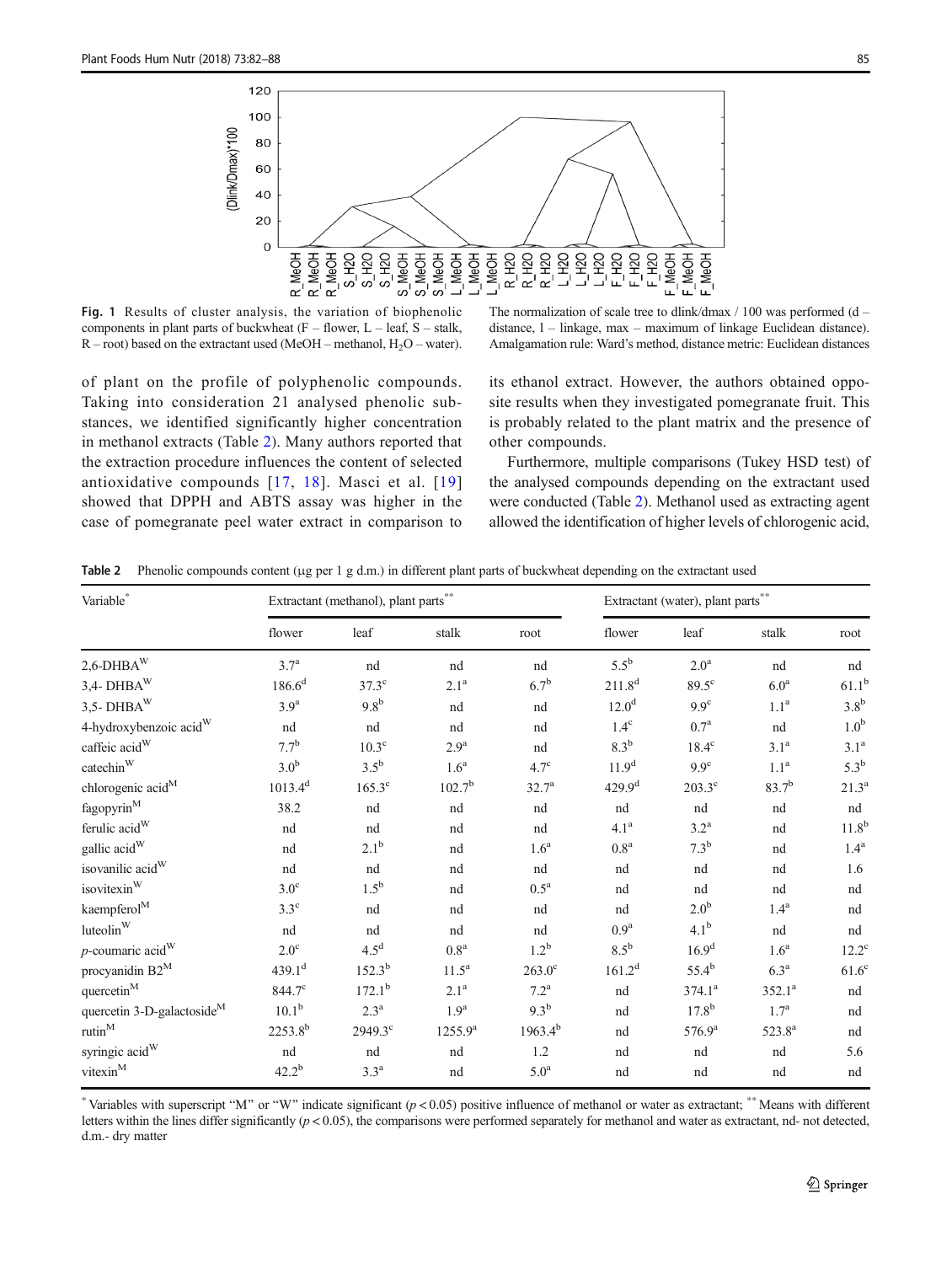procyanidin B2 and rutin in all morphological parts of plant; vitexin in the case of flowers, leaves and roots, and quercetin and isovitexin only in the case of flowers. Fagopyrin was identified only in flowers using methanol extract. As for rutin, its highest content was observed for leaves, also using methanol extract. There are many reports showing that the efficiency of extraction depends on the material and extractors used during the process and individual antioxidative compounds isolated from parts of plant  $[3, 18]$  $[3, 18]$  $[3, 18]$  $[3, 18]$ . The yield of the extraction process depends on a number of factors, such as: the chemical structure of individual isolated components, chemical bonds between plant matrix and isolated compounds, chemical nature of extracted substances and polarity of used solvents: methanol- 5.2; water- 9.0 [\[11,](#page-5-0) [19](#page-6-0)]. No single solvent could extract all flavonoids and polyphenols in buckwheat due to their different polarities and solubilities. Our results suggested that morphological parts of tartary buckwheat plants can be used as a bioactive source of substances for the production of some dietary supplements; however, producers should use proper extractant in relation to the individual polyphenolic substance. We found that all of the analysed dietary fibre fractions were highly correlated with each other; only the correlation coefficient for the ADL fraction with NDF was lower than 0.65 (Table 1S, Online supplementary material). Despite the high correlation between all fractions of dietary fibre we did not observe a similar, uniform tendency as far as the correlation between the individual dietary fibre fractions and the individual polyphenolic substances were concerned. This suggests that not only the extractant, but also the profile of dietary fibre and the content of individual fractions of dietary fibre affect the bioavailability of investigated substances in various morphological parts of buckwheat. Therefore, the entire fibreantioxidant complex should be considered when explaining DF physiological effects. The morphological parts of plant could be considered a natural source of antioxidant substances for the large intestine bacteria [[20](#page-6-0)]. The supplements produced from morphological parts of buckwheat, rich in dietary fibre and antioxidative substances, can be effectively used against atherosclerosis [[10](#page-5-0)]. For a better understanding of the interaction between analysed values, we carried out a principal component analysis (PCA) - Fig. 2. Relationships of variables were presented in Fig. 2a.

The created model (a system of 3 main components) explains 81% of general variation. Taking into consideration kmeans from a V-fold cross test on the scatterplot (Fig. 2b) we separated four groups of variables. The structure of these groups is similar to the results of cluster analysis presented above (Fig. [1\)](#page-3-0). Aqueous extracts of flowers and leaves contained a higher level of DHBA acids as opposed to methanol extracts of stalk, leaves and roots, which were characterised by a high content of rutin. Based on the aforementioned results, we found that the type of extractant did not significantly affect the profile of phenolic compounds in stalk. The mutual relation of vectors (Fig. 2a) suggested that the content of NDF, ADF and also C and H fractions showed a negative correlation with such substances as: isovitexin, kaempferol, vitexin, fagopyrin, caffeic acid and procyanidin B2.

The relation between NDF fraction and all polyphenolic compounds detected in Fagopyrum tataricum was calculated. Results of multiple linear regression showed that the extractant was not significant. The generated equation counted only significant relation between independent variable (NDF) and dependent variables (some polyphenolic compounds),  $p < 0.05$ . The equation presented



B



Fig. 2 PCA of the loadings plot (A) and the score plot (B) for phenolic components in plant parts of buckwheat  $(F -$  flower,  $L -$  leaf,  $S -$  stalk, R – root) based on the extractant used (MeOH – methanol,  $H_2O$  – water),

the supplementary variables were indicated by superscript (\*), the principal components were computed using only the active variables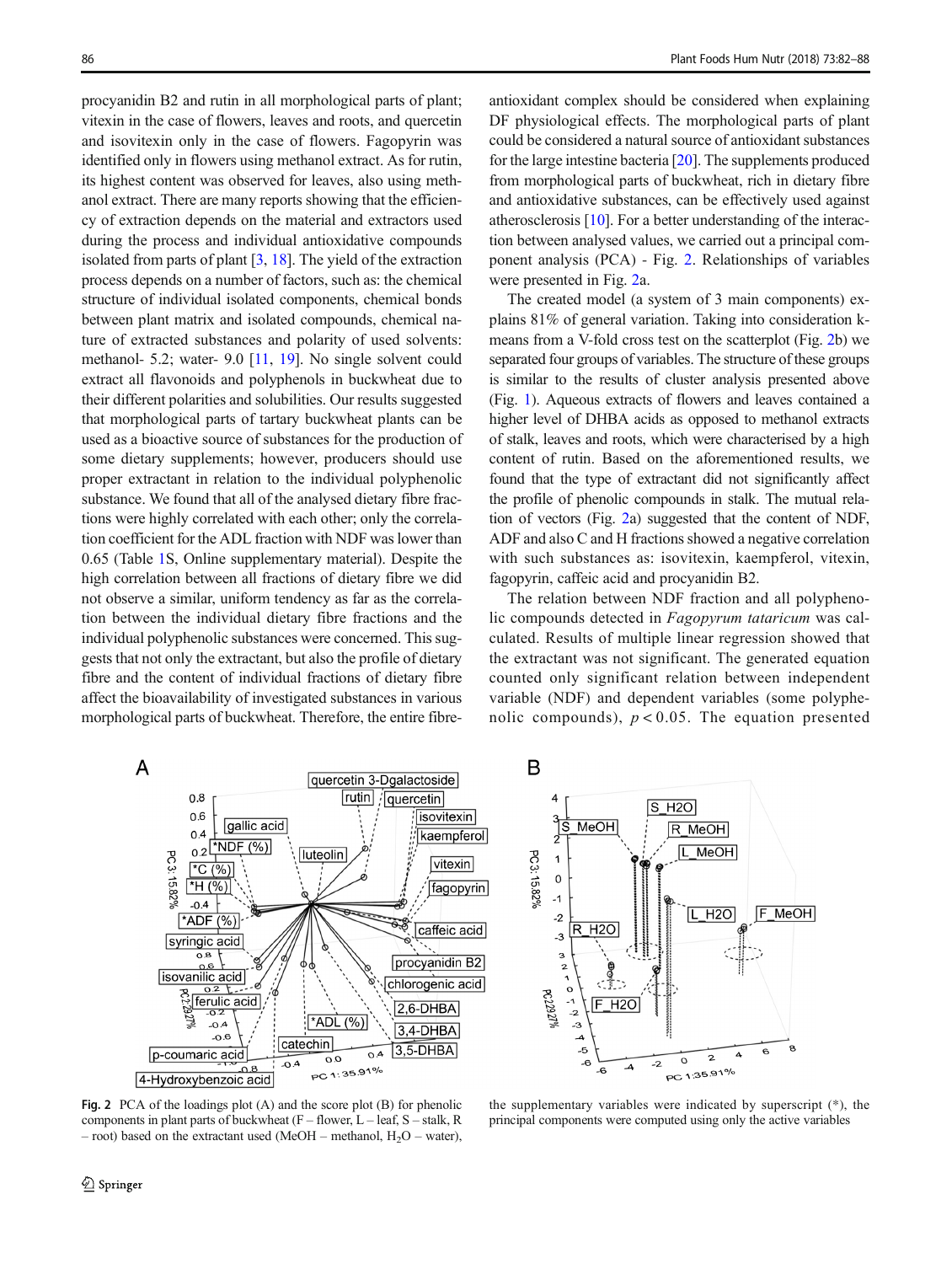<span id="page-5-0"></span>below  $(R^2 = 0.9979)$  shows standardized coefficients (values in brackets), which allow to perform directly comparisons of individual influence of variables, for example effect of gallic acid is three fold higher than syringic acid - 0.06/0.02 (Table 2S, Online supplementary material).

Equation:

 $NDF = -0.69(0, 10) \text{Caffeic } \text{acid} + 0.09(0.06) \text{gallic } \text{acid}$ 

 $+0.46(0.02)$ syringic acid-0.30(0.11)luteolin

 $+0.46(0.07)$ quercetin3−Dgalactoside–0.43 $(0.08)$ isovitexin

 $+0.12(0.03)$ procyanidin B2

The results confirmed that dietary fibre fractions affected the extraction efficiency of phenolic compounds independent of the morphological part of Fagopyrum tartaricum. Ajila and Rao [[21](#page-6-0)] showed that a limited free antioxidants present in food products is determined by the physical and chemical interactions between polyphenolic substances and dietary fibre. However, in our study we showed that the efficiency of extraction process depends on individual phenolic substances and the content of dietary fibre.

## Conclusions

The investigated products demonstrated different levels of dietary fibre and polyphenols depending on morphological parts of tartary buckwheat. The level of neutral detergent dietary fibre was the highest in roots. The remaining investigated morphological parts of buckwheat, taking into consideration the content of neutral detergent fibre, can be ordered as follows: stalk>flowers>leaves. It was found that the sum of phenolic compounds obtained from morphological parts of plant using methanol extractant was higher than compounds extracted using water. The highest levels of phenolic compounds were found for flowers. Rutin and chlorogenic acid dominated among polyphenolic substances. We observed that the content of ADF, C and H fractions were negatively correlated with isovitexin, kaempferol, vitexin, fagopyrin, caffeic acid and procyanidin B2. The much higher chlorogenic acid, fagopyrin, kaempferol, procyanidin B2, quercetin, quercetin 3-D-galactoside, rutin and vitexin content in alcoholic extracts compared to aqueous ones confirms the methanol efficiency for Fagopyrum tataricum.

Acknowledgements This work was financially supported by the project:" New bioactive food with designed functional properties BPOIG 01.01.02-00-061/09.

This study (experimental seed of tartary buckwheat) was partly financed by the Slovenian Research Agency, through program P3-0395 "Nutrition and Public Health", and projects L4-7552 and J4-5524.

## Compliance with Ethical Standards

Conflict of Interest Authors of this paper declare no conflict of interest.

Open Access This article is distributed under the terms of the Creative Commons Attribution 4.0 International License (http:// creativecommons.org/licenses/by/4.0/), which permits unrestricted use, distribution, and reproduction in any medium, provided you give appropriate credit to the original author(s) and the source, provide a link to the Creative Commons license, and indicate if changes were made.

# References

- 1. Ahmed A, Khalid N, Ahmad A, Abbasi NA, Latif MSZ, Randhawa MA (2014) Phytochemicals and biofunctional properties of buckwheat: a review. J Agric Sci 152(03):349–369. [https://doi.org/10.](https://doi.org/10.1017/S0021859613000166) [1017/S0021859613000166](https://doi.org/10.1017/S0021859613000166)
- 2. Neethirajan S, Hirose T, Wakayama J, Tsukamoto K, Kanahara H, Sugiyama S (2011) Karyotype analysis of buckwheat using atomic force microscopy. Microsc Microanal 17(04):572–577. [https://doi.](https://doi.org/10.1017/S1431927611000481) [org/10.1017/S1431927611000481](https://doi.org/10.1017/S1431927611000481)
- 3. Qin P, Wu L, Yao Y, Ren G (2013) Changes in phytochemical compositions, antioxidant and  $\alpha$ -glucosidase inhibitory activities during the processing of tartary buckwheat tea. Food Res Int 50(2):562–567. <https://doi.org/10.1016/j.foodres.2011.03.028>
- 4. Kreft M (2016) Buckwheat phenolic metabolites in health and disease. Nutr Res Rev 29(01):30–39. [https://doi.org/10.1017/](https://doi.org/10.1017/S0954422415000190) [S0954422415000190](https://doi.org/10.1017/S0954422415000190)
- 5. Stojilkovski K, Glavač NK, Kreft S, Kreft I (2013) Fagopyrin and flavonoid contents in common, tartary, and cymosum buckwheat. J Food Compos Anal 32(2):126–130. [https://doi.org/10.1016/j.jfca.](https://doi.org/10.1016/j.jfca.2013.07.005) [2013.07.005](https://doi.org/10.1016/j.jfca.2013.07.005)
- 6. Van Soest P, Wine R (1967) Use of detergents in the analysis of fibrous feeds. IV. Determination of plant cell-wall constituents. J Assoc Anal Chem 50(1):50–55
- 7. Dziedzic K, Szwengiel A, Górecka D, Gujska E, Kaczkowska J, Drożdżyńska A, Walkowiak J (2016) Effect of wheat dietary fiber particle size during digestion in vitro on bile acid, faecal bacteria and short-chain fatty acid content. Plant Foods Hum Nutr 71(2): 151–157. <https://doi.org/10.1007/s11130-016-0537-6>
- 8. Dini I, Tenore GC, Dini A (2010) Antioxidant compound contents and antioxidant activity before and after cooking in sweet and bitter Chenopodium quinoa seeds. LWT- Food Sci Technol 43(3):447– 451. <https://doi.org/10.1016/j.lwt.2009.09.010>
- 9. Rufino M, Fernandes F, Alves R, Debrito E (2009) Free radicalscavenging behaviour of some north-east Brazilian fruits in a DPPH system. Food Chem 114(2):693–695. [https://doi.org/10.1016/j.](https://doi.org/10.1016/j.foodchem.2008.09.098) [foodchem.2008.09.098](https://doi.org/10.1016/j.foodchem.2008.09.098)
- 10. Jiang P, Burczynski F, Campbell C, Pierce G, Austria JA, Briggs CJ (2007) Rutin and flavonoid contents in three buckwheat species Fagopyrum esculentum, F. tataricum, and F. homotropicum and their protective effects against lipid peroxidation. Food Res Int 40(3):356–364. <https://doi.org/10.1016/j.foodres.2006.10.009>
- 11. Sun T (2005) Antioxidant activities of buckwheat extracts. Food Chem 90(4):743–749. <https://doi.org/10.1016/j.foodchem.2004.04.035>
- 12. Zieliński H, Michalska A, Piskuła MK, Kozłowska H (2006) Antioxidants in thermally treated buckwheat groats. Mol Nutr Food Res 50(9):824–832. <https://doi.org/10.1002/mnfr.200500258>
- 13. Kreft I, Fabjan N, Yasumoto K (2006) Rutin content in buckwheat (Fagopyrum esculentum Moench) food materials and products.